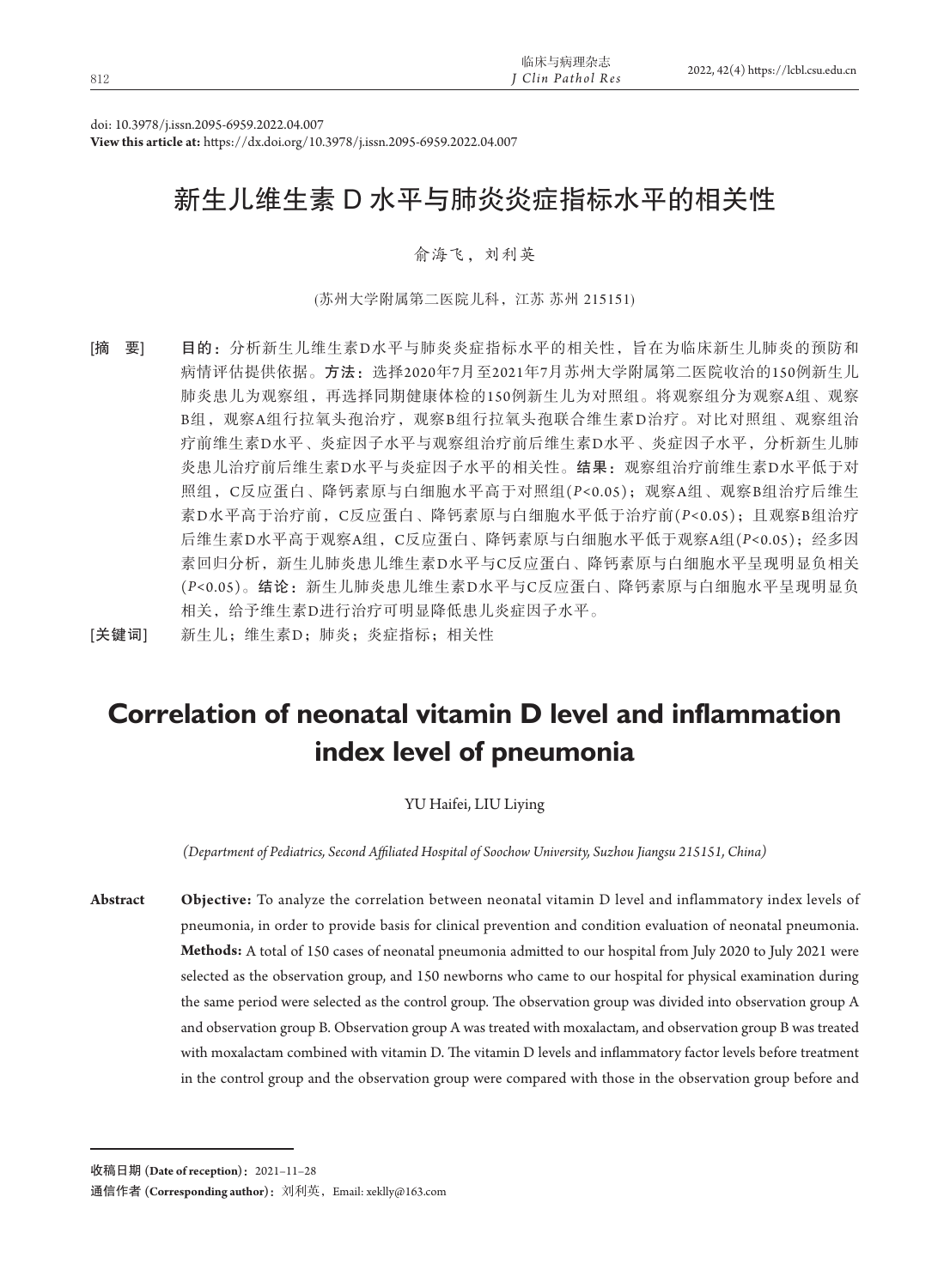after treatment, and the correlation between vitamin D levels and inflammatory factor levels before and after treatment in neonatal pneumonia children was analyzed. **Results:** The vitamin D levels of the observation group before treatment were lower than those of the control group, and the levels of C-reactive protein, procalcitonin and white blood cells were higher than those of the control group (*P<*0.05); the vitamin D levels of observation group A and observation group B after treatment were higher than those before treatment; C-reactive protein, procalcitonin, and white blood cell levels were lower than before treatment (*P<*0.05); and the level of vitamin D after treatment in the observation group B was higher than that in the observation group A, and the levels of C-reactive protein, procalcitonin and white blood cells were lower than those in observation group A (*P<*0.05); after multivariate regression analysis, vitamin D levels in children with neonatal pneumonia were significantly negatively correlated with C-reactive protein, procalcitonin, and white blood cell levels (*P<*0.05). **Conclusion:** The level of vitamin D in children with neonatal pneumonia is significantly negatively correlated with the levels of C-reactive protein, procalcitonin, and white blood cells. Vitamin D treatment can significantly reduce the levels of inflammatory factors in children.

**Keywords** newborn; vitamin D; pneumonia; inflammatory indicators; correlation

维生素D作为一种脂溶性维生素,具有较为广 泛的生理活性,维生素D2及D3是其中最重要的成 分,维生素D2主要由皮下7-脱氢胆固醇经紫外线 照射生成,维生素D3主要由植物或酵母中的麦角 固醇经紫外线照射生成[1-2]。以25-羟维生素D3的理 化性质最稳定,且其于人体内血清中含量最高, 所以目前临床研究中通常将患者维生素D水平作为 重要检查指标之一[3]。维生素D含量减少可造成哮 喘、支气管肺炎等疾病,同时其对慢性疾病患者 的炎症中起到有效调控效果[4]。目前临床对于新生 儿肺炎炎症指标与维生素D水平相关性的研究并不 多见,因此在本研究中对苏州大学附属第二医院 收治的新生儿肺炎患儿,分析其维生素D水平与炎 症指标水平的相关性,以为临床治疗提供依据。

# 1对象与方法

#### 1**.**1对象

选择2020年7月至2021年7月苏州大学附属第 二医院收治的150例新生儿肺炎患儿作为观察组,再 选择同期健康体检的150例新生儿作为对照组。对 照组男82例, 女68例; 胎龄37~42(39.37±1.02)周; 出生体重1 750~4 985(3 061.27±482.37) g。观察组 男80例, 女70例; 胎龄37~42(39.42±1.05)周; 出 生体重为1 758~4 974(3 045.62±480.61)g。将观察 组分为观察A组(*n=*75)与观察B组(*n=*75)。观察组 纳入标准:经临床症状结合影像学检查均确诊为 肺炎;近2周未接受激素治疗。排除标准:合并先

天性喉喘鸣;合并严重肝肾功能障碍;合并严重 心脑血管疾病;严重营养不良。本研究取得苏州 大学附属第二医院医学伦理委员会批准(审批号: 2020711)。两组性别、胎龄及出生体重差异无统 计学意义(*P>*0.05)。

### 1**.**2方法

观察A组给予40 mg/kg拉氧头孢(浙江惠迪森 药业有限公司, 国药准字H20083975), 连续治疗 5~7 d后停药。观察B组在对照组的基础上给予维 生素D[国药控股星鲨制药(厦门)有限公司, 国药 准字H35021450]口服治疗, 400~800 U/d, 治疗 时间为2个月,随访3个月。

### 1**.**3观察指标

对照组于体检第2天抽取空腹静脉血5 mL, 观 察组在治疗前及治疗3个月取空腹静脉血5 mL, 在 室温下放置30 min后离心,速度为3 000 r/min, 分 离血清。采用放射免疫法检测维生素D水平,采 用免疫比浊法测定C反应蛋白(C-reaction protein, CRP),采用免疫色谱检测法测定降钙素原,白细 胞水平采用血常规监测仪测定。

#### 1**.**4统计学处理

采用SPSS 22.0统计软件分析数据。计量资料 以均数±标准差(*x*±*s*)表示,比较采用*t*检验;新生 儿肺炎患儿治疗前后维生素D水平与炎症因子水平 相关性采用单因素、多因素分析。*P<*0.05为差异有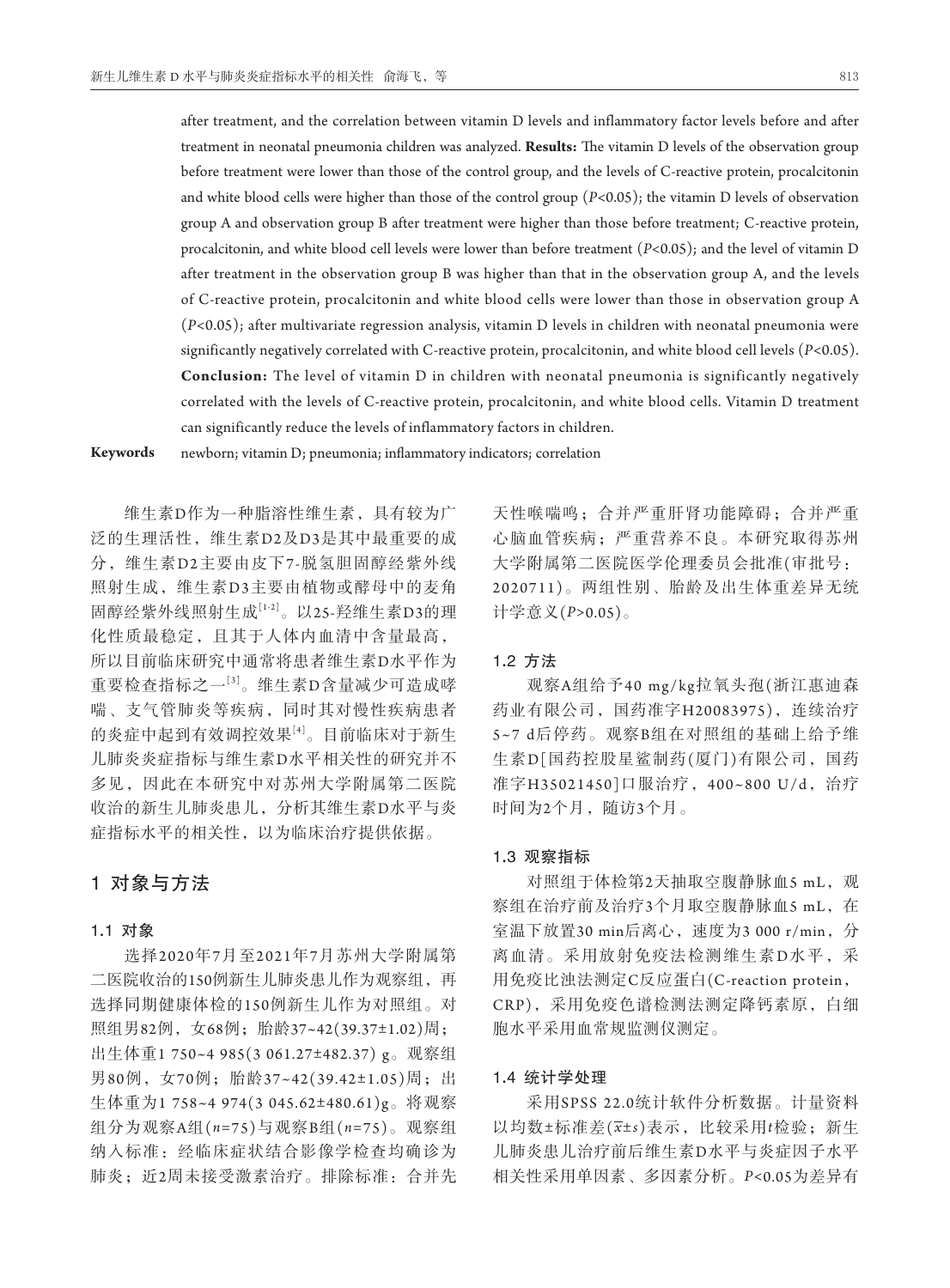统计学意义。

# 2结果

2**.**1对照组与观察组治疗前维生素 **D** 水平、炎症 因子水平比较

观察组治疗前维生素D水平低于对照组,CRP、 降钙素原与白细胞水平高于对照组(*P<*0.05,表1)。

# 2**.**2观察组治疗前后维生素 **D** 水平、炎症因子水 平比较

观察A组、观察B组治疗后维生素D水平高于 治疗前,CRP、降钙素原与白细胞水平低于治疗前 (*P<*0.05);且观察B组治疗后维生素D水平高于观 察A组,C反应蛋白、降钙素原与白细胞水平低于 观察A组(*P<*0.05,表2)。

# 2**.**3新生儿肺炎患儿治疗前维生素 **D** 水平与炎症 因子水平相关性

经多因素回归分析,新生儿肺炎患儿治疗前 维生素D水平与CRP、降钙素原与白细胞水平呈现 明显负相关(*P<*0.05,表3)。

# 2**.**4新生儿肺炎患儿治疗后维生素 **D** 水平与炎症 因子水平相关性

经多因素回归分析,新生儿肺炎患儿治疗后 维生素D水平与CRP、降钙素原与白细胞水平呈现 明显负相关(*P<*0.05,表4)。

表**1** 对照组与观察组治疗前维生素**D**水平、炎症因子水平比较**(***n=***150)**

## **Table 1 Comparison of vitamin D levels and inflammatory factor levels before treatment between the control group and the observation group (***n=***150)**

| 组别  | 维生素D水平/(nmol·L <sup>-1</sup> ) | $CRP/(mg \cdot L^{-1})$ | 降钙素原/(μg·mL <sup>-1</sup> ) | 白细胞/ $(\times 10^{9} \text{L}^{-1})$ |
|-----|--------------------------------|-------------------------|-----------------------------|--------------------------------------|
| 对照组 | $74.17 \pm 15.26$              | $9.68 \pm 2.38$         | $11.17 \pm 2.28$            | $7.68 \pm 0.79$                      |
| 观察组 | $56.71 \pm 17.23$              | $13.61 \pm 3.27$        | $60.72 \pm 9.58$            | $11.42 \pm 4.27$                     |
| t   | 9.291                          | 11.901                  | 61.501                      | 10.548                               |
| P   | < 0.001                        | < 0.001                 | < 0.001                     | < 0.001                              |

### 表**2** 观察组治疗前后维生素**D**水平、炎症因子水平比较**(***n=***75)**

**Table 2 Comparison of vitamin D levels and inflammatory factor levels before and after treatment in the observation group (***n=***75)**

| 时间  | 组别               | 维生素 $D/(nmol \cdot L^{-1})$ | $CRP/(mg \cdot L^{-1})$ | 降钙素原/ $(\mu$ g·mL <sup>-1</sup> ) | 白细胞/ $(x 10^{9} L^{-1})$ |
|-----|------------------|-----------------------------|-------------------------|-----------------------------------|--------------------------|
| 治疗前 | 观察A组             | $56.03 \pm 9.48$            | $13.08 \pm 4.38$        | $60.77 \pm 11.47$                 | $11.97 \pm 4.17$         |
|     | 观察B组             | $56.09 \pm 9.71$            | $13.11 \pm 4.19$        | $60.83 \pm 10.95$                 | $11.86 \pm 4.05$         |
|     | $\boldsymbol{t}$ | 0.054                       | 0.061                   | 0.046                             | 0.232                    |
|     | $\boldsymbol{P}$ | 0.957                       | 0.952                   | 0.963                             | 0.817                    |
| 治疗后 | 观察A组             | $58.59 \pm 10.03$           | $11.36 \pm 2.94$        | $35.49 \pm 9.36$                  | $6.07 \pm 1.12$          |
|     | 观察B组             | $72.91 \pm 8.47$            | $9.44 \pm 2.03$         | $11.85 \pm 3.02$                  | $1.86 \pm 0.59$          |
|     | t                | 13.360                      | 6.582                   | 29.438                            | 40.731                   |
|     | $\boldsymbol{P}$ | < 0.001                     | < 0.001                 | < 0.001                           | < 0.001                  |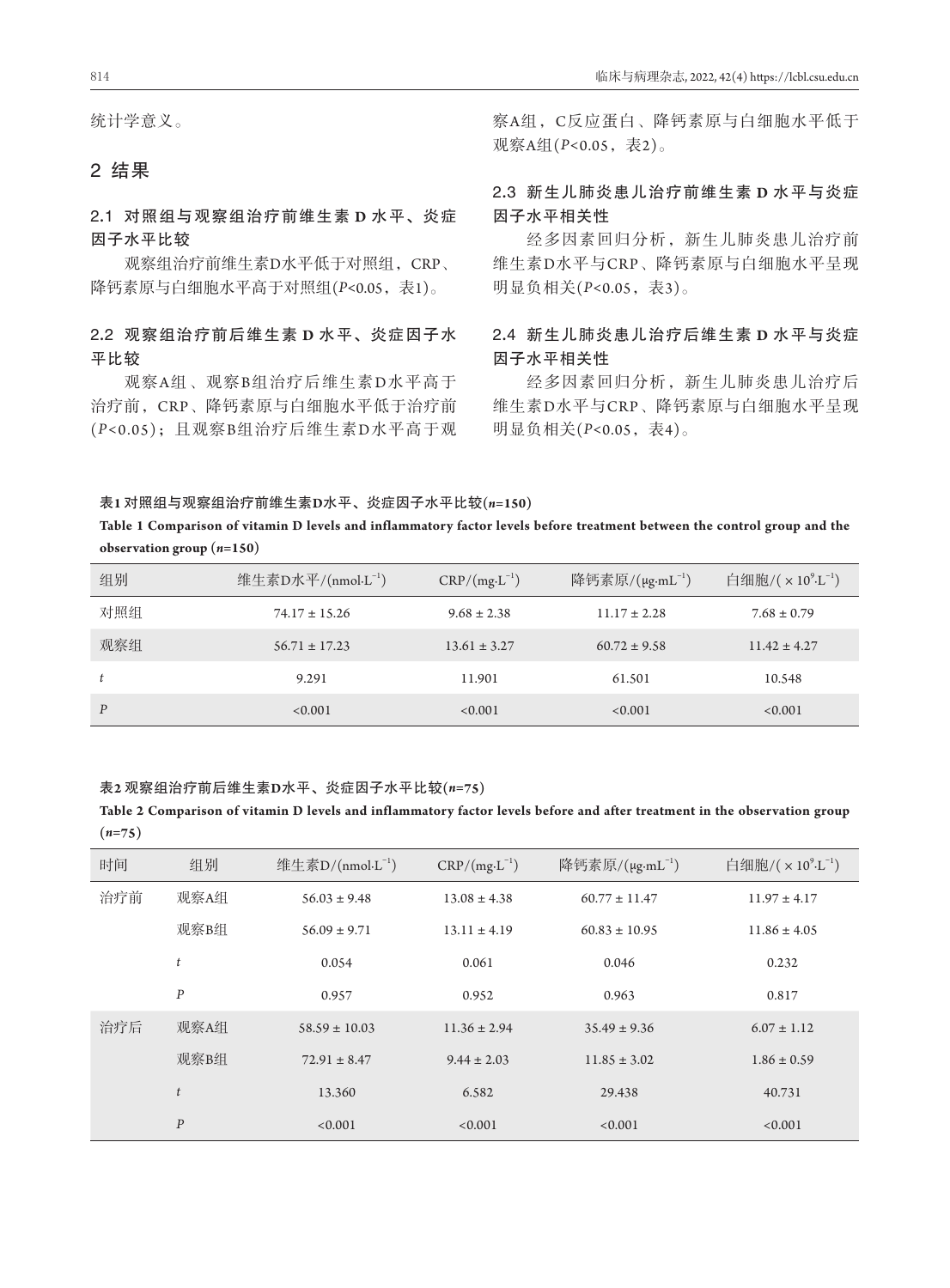#### 表**3** 新生儿肺炎患儿治疗前维生素**D**水平与炎症因子水平相关性

**Table 3 Correlation between vitamin D levels and inflammatory factor levels before treatment in children with neonatal pneumonia**

| 炎症因子       | 回归系数     | 标准化回归系数  |          | D       |
|------------|----------|----------|----------|---------|
| <b>CRP</b> | $-0.842$ | $-0.257$ | $-3.175$ | 0.005   |
| 降钙素原       | $-1.352$ | $-0.501$ | $-4.184$ | 0.001   |
| 白细胞        | $-3.051$ | $-0.972$ | $-6.275$ | < 0.001 |

#### 表**4** 新生儿肺炎患儿治疗后维生素**D**水平与炎症因子水平相关性

**Table 4 Correlation between vitamin D levels and inflammatory factor levels in children with neonatal pneumonia after treatment**

| 炎症因子       | 回归系数     | 标准化回归系数  |       |         |
|------------|----------|----------|-------|---------|
| <b>CRP</b> | $-0.913$ | $-0.355$ | 3.216 | 0.004   |
| 降钙素原       | $-1.296$ | $-0.496$ | 4.074 | 0.002   |
| 白细胞        | $-3.171$ | $-0.984$ | 6.268 | < 0.001 |

# 3讨论

通常维生素D在人体内的血液中以25-羟维生 素D3的形式而存在,同时其在人体血清中含量较 高,结构也相较于其他理化类型更为稳定,所以临 床通常将其作为测量维生素D的指标以反映机体内 维生素D水平[5-6]。维生素D参与多种细胞的生长及 分化,且在临床中可作为免疫调节剂,是一种重要 的类固醇激素,具有较强抗佝偻病效果[7]。新生儿 肺炎是一种发病率较高的儿科呼吸系统疾病,在 病情进展过程中,Th1细胞亚群功能下降,而Th2 细胞亚群功能上升,致使Th1/Th2亚群比例发生失 衡,且其机体炎症指标发生明显上升情况[8]。

CRP是一种急性时相蛋白,其主要由干细胞 生成,在机体出现感染情况,血清CRP水平会发 生明显上升,但因为CRP对于感染的特异性较差, 因此大部分感染以外的因素如免疫反应、手术刺 激等,亦可引发血清CRP水平上升[9-10]。PCT是由 甲状腺C细胞产生的蛋白质,在新生儿发生感染 且机体处于炎症状态时,在4 h后即可检测到机体 内PCT水平显著升高,同时其不会受到机体内激 素的影响,因而具有较好稳定性[11-12]。白细胞计 数是单位体积血液内含有白细胞的数目,在机体 发生炎症反应后,白细胞计数水平会出现明显上 升情况[13]。本研究结果可见观察组治疗前维生素 D水平低于对照组,且CRP、降钙素原与白细胞水 平高于对照组。表明新生儿肺炎患儿机体内维生 素D水平较低。分析原因主要为在患儿体内缺乏维 生素D时,其呼吸道上皮会出现角化、变性、增 生的情况,且呼吸道抵抗力会降低,在病原体经 呼吸道侵入时,发生感染的概率更高[14-15]。此外 维生素D可与T淋巴细胞、单核细胞等结合,并有 效调节免疫功能,提升免疫细胞对病原微生物的 杀灭作用[16]。而在机体内维生素D水平较低的情 况下,上述免疫细胞的杀灭病原微生物的作用也 会下降,因而机体易发生感染。本研究中,观察B 组治疗后维生素D水平高于观察A组,CRP、降钙 素原与白细胞水平低于观察A组。表明通过给予新 生儿肺炎患儿维生素D治疗可有效改善病情,缓 解炎症反应。其原因主要为: 通过给予患儿补充 维生素D可有效调整机体内免疫失调状态,通过 影响树突状细胞周期,包括阻碍单核细胞分化为 树突状细胞,阻止幼稚树突状细胞向成熟树突状 细胞分化等影响炎症反应,且其可诱导树突状细 胞向半成熟状态树突状细胞分化,以形成T细胞耐 受[17-18]。本研究经多因素回归分析,发现新生儿 肺炎患儿维生素D水平与CRP、降钙素原、白细胞 水平呈明显负相关。表明通过给予新生儿肺炎患 儿补充维生素D,可有效调节其免疫功能,缓解气 道炎症反应,对患儿呼吸系统的器官起重要保护 效果<sup>[19-20]</sup>。虽然维生素D应用于新生儿肺炎患儿中 有利于病情恢复,但大剂量服用会出现如低热、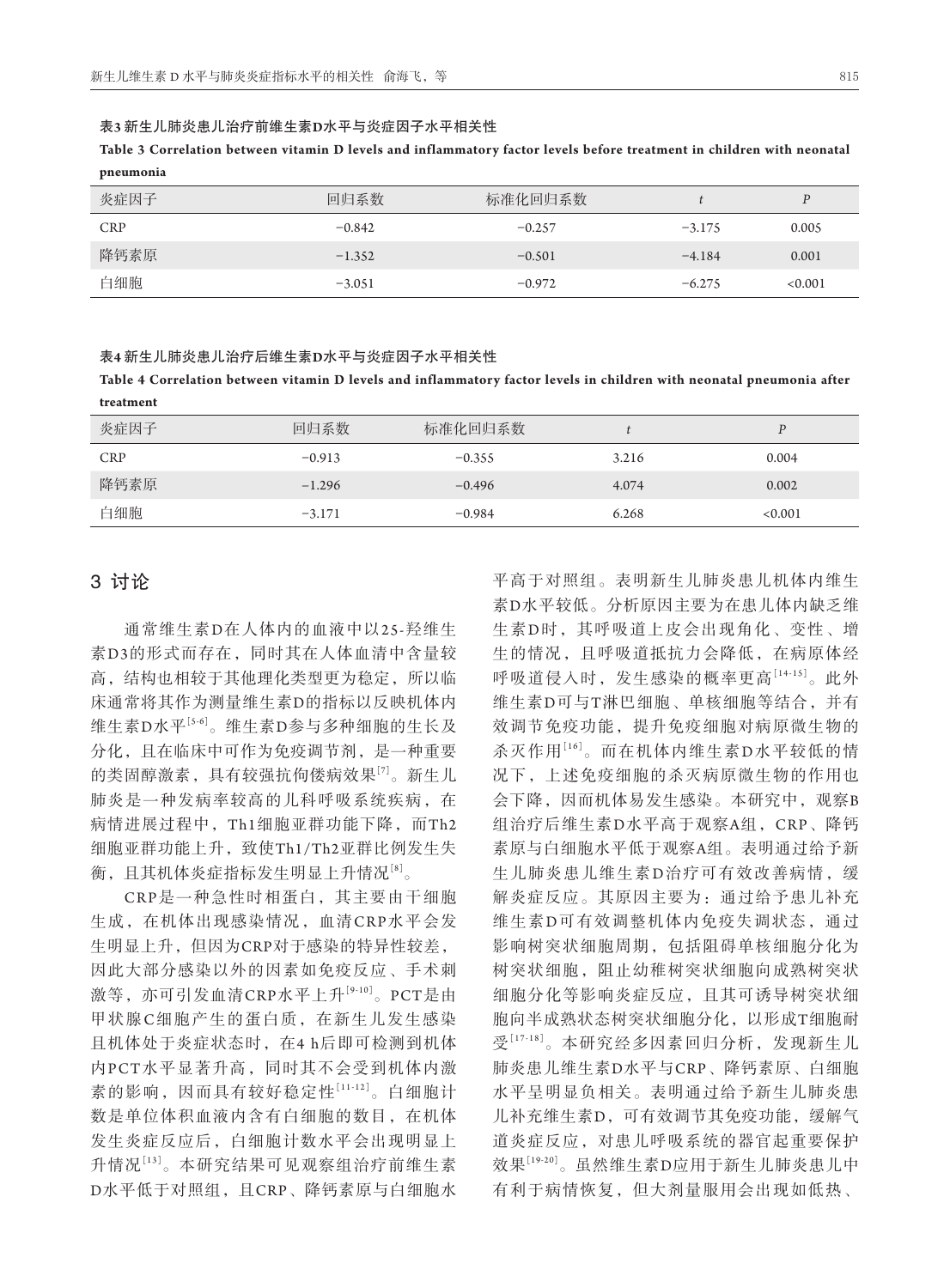体重下降、烦躁等不良反应,病情严重者甚至会 出现肝肾功能损害及骨骼硬化等疾病。此外,维 生素D还可对血脂代谢造成一定影响,从而影响甲 状旁腺功能。目前我国临床针对维生素D缺乏的标 准依旧沿用早期针对佝偻病设置的标准,而对于 感染性疾病、肿瘤等缺乏相关维生素D使用标准。 虽然美国儿科学会推荐儿童每日维生素D摄入量至 少在400 U以上,但全球范围内对于儿童的维生素 D补充剂量尚未达成共识。而本研究中给予患儿 400~800 U/d剂量,以避免个别患儿由于维生素D 水平过高而造成维生素D中毒。

综上所述,新生儿肺炎患儿维生素D水平与 CRP、降钙素原、白细胞水平呈现明显负相关, 给予维生素D进行治疗可明显降低患儿炎症因子 水平。

#### 参考文献

- 1. Rabbani S, Afaq S, Fazid S, et al. Correlation between maternal and neonatal blood vitamin D level: study from Pakistan[ J]. Matern Child Nutr, 2021, 17(1): e13028.
- 2. 杨筠. 血清25-羟维生素D3、降钙素原及D-二聚体与社区获得 性肺炎患者肺炎相关指数评分的研究[J]. 中国卫生检验杂志, 2019, 29(17): 2133-2135.

 YANG Jun. Study on the correlation between serum 25-(OH) D3, PCT, D-D and PSI score in patients with community acquired pneumonia[ J]. Chinese Journal of Health Laboratory Technology, 2019, 29(17): 2133-2135.

3. 李楠, 荆科. 肺炎婴幼儿维生素A、维生素D水平及与肺炎后 反复呼吸道感染关系的研究[ J]. 国际儿科学杂志, 2020, 47(6): 441-444.

 LI Nan, JING Ke. Study on vitamin A and vitamin D levels in infants with pneumonia and their relationship with recurrent respiratory tract infection after pneumonia[ J]. International Journal of Pediatrics, 2020, 47(6): 441-444.

- 4. Elechi HA, Oduwole A, Idris HW, et al. Vitamin D and bone mineral status of newborn-maternal pair delivering at a tertiary hospital in Nigeria[ J]. Niger J Clin Pract, 2021, 24(3): 345-354.
- 5. 刘晓微, 尧国勇, 庞永宁, 等. 社区获得性肺炎患儿25-羟维生素D 水平与临床指标的相关性[J]. 儿科药学杂志, 2019, 25(4): 3-6. LIU Xiaowei, YAO Guoyong, PANG Yongning, et al. Correlation between serum 25-hydroxy-vitamin D levels and clinical indicators in children with community-acquired pneumonia[ J]. Journal of Pediatric Pharmacy, 2019, 25(4): 3-6.
- 6. Juhász O, Jakab Z, Szabó A, et al. Examining the vitamin D status of

children with solid tumors[ J]. J Am Coll Nutr, 2020, 39(2): 128-134.

7. 王婷婷, 周建, 陈红芳, 等. 新生儿社区获得性肺炎与血清25羟维 生素D、淋巴细胞亚群关系分析[ J]. 中国儿童保健杂志, 2020, 28(4): 479-481.

 WANG Tingting, ZHOU Jian, CHEN Hongfang, et al. Analysis of the relationship between neonatal community acquired pneumonia and serum 25-hydroxyvitamin D and lymphocyte subsets[ J]. China Journal of Child Health, 2020, 28(4): 479-481.

- 8. Wang X, Jiao X, Tian Y, et al. Associations between maternal vitamin D status during three trimesters and cord blood 25(OH)D concentrations in newborns: a prospective Shanghai birth cohort study[ J]. Eur J Nutr, 2021, 60(6): 3473-3483.
- 9. 王珊珊, 顾廉洁, 刘鸿, 等. 维生素A与维生素D辅助治疗儿童肺 炎的研究进展[ J]. 中国儿童保健杂志, 2019, 27(2): 164-167. WANG Shanshan, GU Lianjie, LIU Hong, et al. Research progress on the roles of vitamin A and vitamin D in the adjuvant treatment of children with pneumonia[J]. Chinese Journal of Child Health Care, 2019, 27(2): 164-167.
- 10. Siyah Bilgin B, Gonulal D. Association between vitamin D level and community-acquired late-onset neonatal sepsis[ J]. Arch Argent Pediatr, 2020, 118(4): 265-272.
- 11. Li X, Yu J, Wen L, et al. Vitamin D status in women with dichorionic twin pregnancies and their neonates: a pilot study in China[J]. BMC Pregnancy Childbirth, 2021, 21(1): 279.
- 12. Huang J, Zhao Q, Li J, et al. Correlation between neonatal hyperbilirubinemia and vitamin D levels: A meta-analysis[ J]. PLoS One, 2021, 16(5): e0251584.
- 13. 代树栋, 李金涛. 支原体肺炎合并哮喘患儿血清维生素D水平 与T淋巴细胞亚群及肺功能的相关性研究[ J]. 现代医学, 2019, 47(6): 640-645.

 DAI Shudong, LI Jintao. Correlation between vitamin D level and T lymphocyte subsets and lung function in children with Mycoplasma pneumoniae pneumonia combined with asthma[ J]. Modern Medical Journal, 2019, 47(6): 640-645.

14. 王娴娴, 单子鸿, 马莉娟, 等. 血清25-羟维生素D水平与婴幼儿社 区获得性肺炎的发生及严重程度的相关性研究[ J]. 中华全科 医学, 2021, 19(3): 421-424.

 WANG Xianxian, SHAN Zihong, MA Lijuan, et al. Correlation between serum 25-(OH)D level and incidence and severity of community acquired pneumonia in infants[ J]. Chinese Journal of General Practice, 2021, 19(3): 421-424.

- 15. Ariyawatkul K, Lersbuasin P. Prevalence of vitamin D deficiency in cord blood of newborns and the association with maternal vitamin D status[ J]. Eur J Pediatr, 2018, 177(10): 1541-1545.
- 16. 田新新. 儿童支气管肺炎与血清维生素A、D水平的相关性分 析[ J]. 中国医药导刊, 2019, 21(1): 17-20.